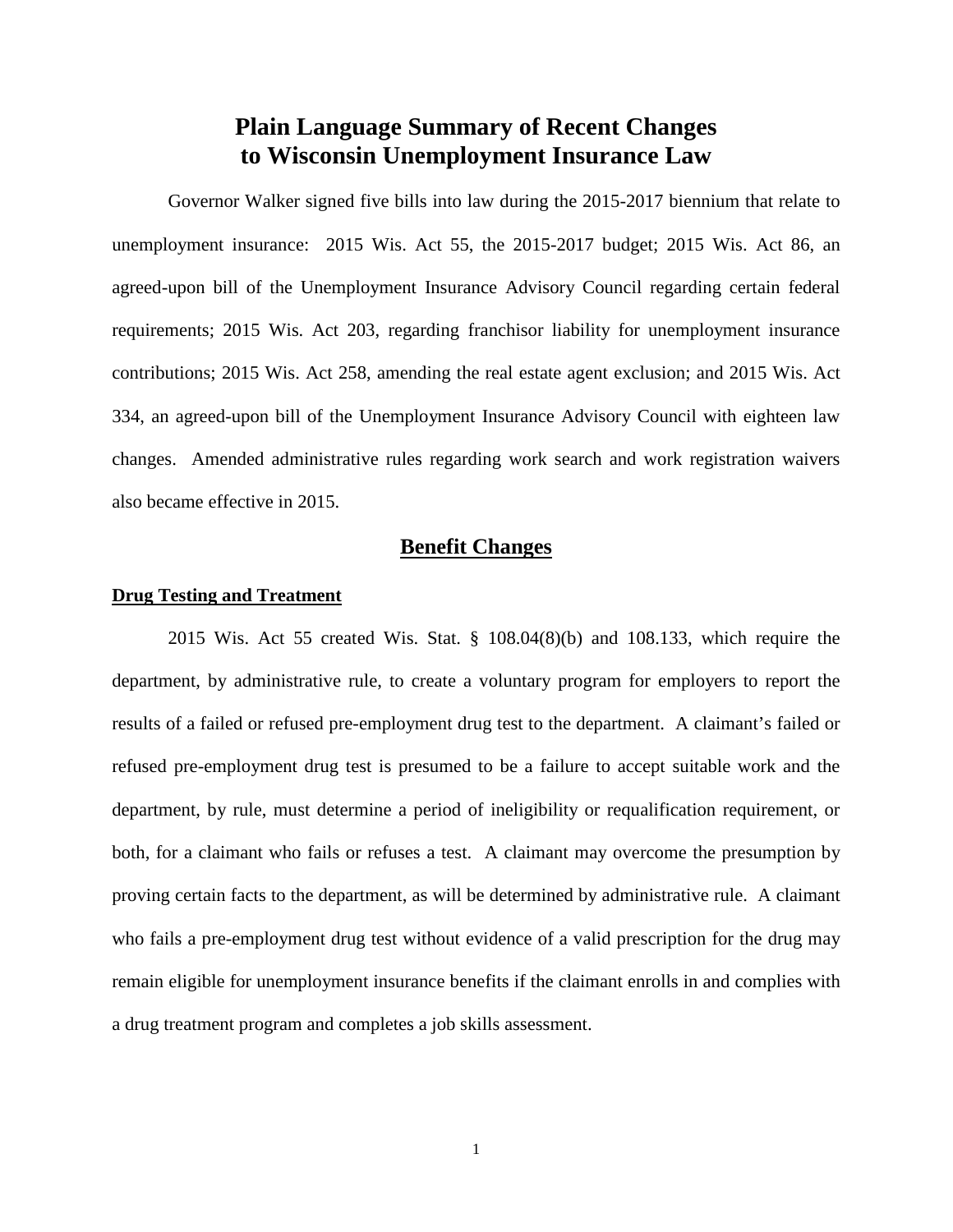Under 2015 Wis. Act 55, the department must also, by administrative rule, create a program for testing certain unemployment insurance benefit applicants. The department will determine whether an applicant's only suitable work is in an occupation that regularly conducts drug testing. If an applicant's only suitable work is in an occupation that regularly conducts drug testing, the department will screen the applicant in order to determine whether there is a reasonable suspicion that the applicant is using controlled substances. If the screening demonstrates that the applicant is using controlled substances, the applicant must take a drug test. A failed or refused drug test under Wis. Stat. § 108.133 will disqualify the claimant from receiving benefits and the department, by rule, must determine a period of ineligibility or requalification requirement, or both, for a claimant who fails or refuses a test. A claimant who fails a drug test under Wis. Stat. § 108.133 without evidence of a valid prescription for the drug may remain eligible for unemployment insurance benefits if the claimant enrolls in and complies with a drug treatment program and completes a job skills assessment.

The department, by administrative rule, will determine the requirements of the drug treatment program and the job skills assessment.

The **effective date** for Wis. Stat. §§ 108.04(8)(b) and 108.133 is the date on which the administrative rules regarding pre-employment drug testing, occupational drug testing, and drug treatment take effect.

#### **Concealment Penalty**

2011 Wis. Act 236 created a civil penalty in Wis. Stat. § 108.04(11)(bh) of 15% of the amount of benefits obtained by claimant fraud. 2015 Wis. Act 55 amended Wis. Stat. § 108.04(11)(bh) to increase the civil penalty to 40% of a fraudulent overpayment. The amount of the civil penalty that represents 15% of the overpayment will continue to be deposited into the

2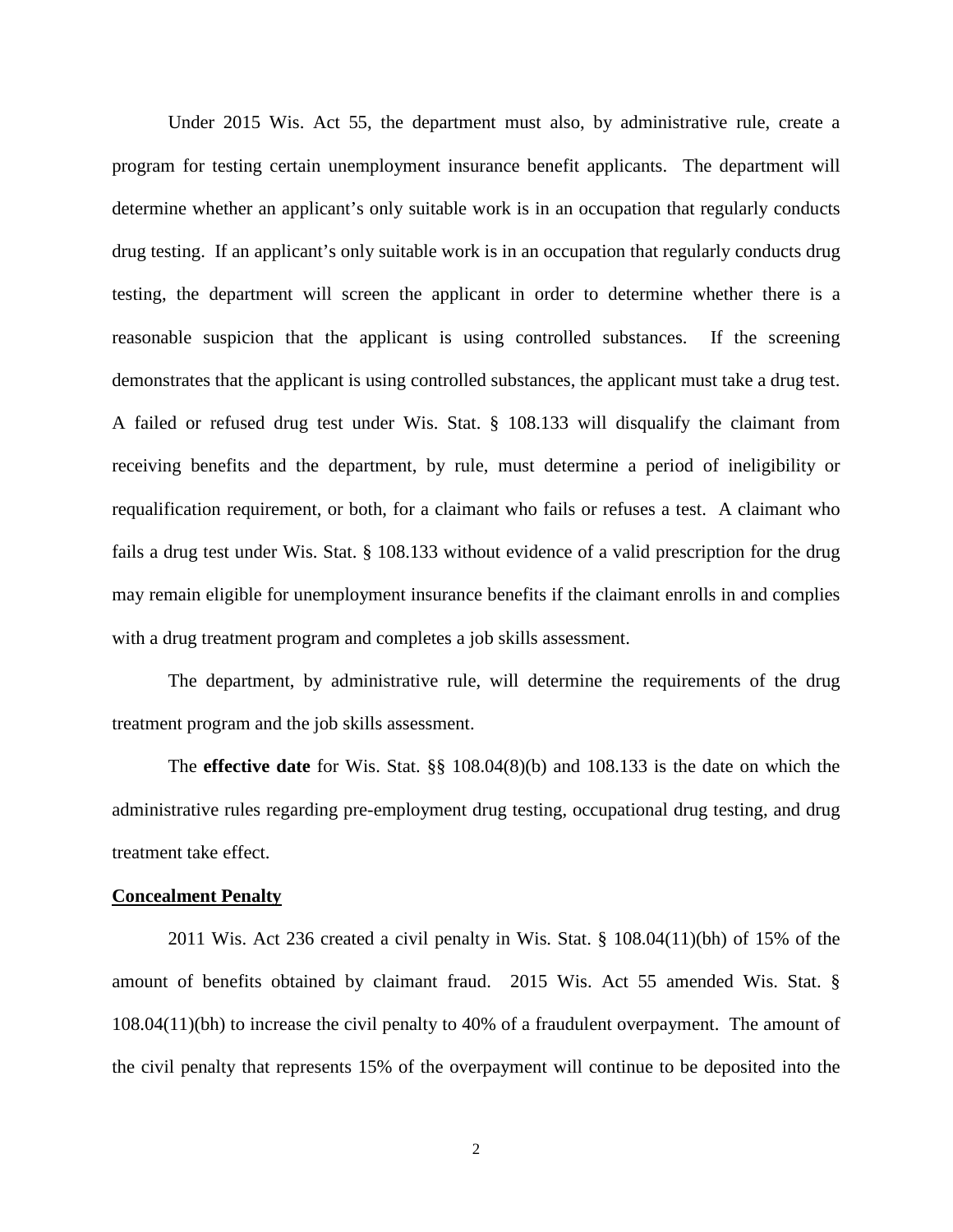Trust Fund and the amount of the penalty that represents 25% of the overpayment will be deposited into the Unemployment Program Integrity Fund.

The **effective date** for the increased civil penalty in Wis. Stat. § 108.04(11)(bh) is October 4, 2015 and the penalty first applies to overpayments established on or after that date.

## **Concealment Definition**

2007 Wis. Act 59 defined "conceal" to mean "to intentionally mislead or defraud the department by withholding or hiding information or making a false statement or misrepresentation." 2015 Wis. Act 334 amends the definition of "conceal" as follows: "to intentionally mislead the department by withholding or hiding information or making a false statement or misrepresentation." 2015 Wis. Act 334 creates a duty of care for claimants to "provide an accurate and complete response to each inquiry made by the department in connection with his or her receipt of benefits" and provides a list of factors for the department to consider when making a concealment determination. Finally, 2015 Wis. Act 334 clarifies that the department need not prove that a claimant knew the effect of his or her false answers on their unemployment insurance benefit eligibility in order to find concealment.

The **effective date** for the amended definition of "conceal" in Wis. Stat. § 108.04(11) is April 3, 2016 and the amended definition first applies to determinations issued on or after that date.

#### **Suitable Work**

2015 Wis. Act 55 created Wis. Stat. § 108.14(27), which directs the department, by administrative rule, to define "suitable work" and to specify levels of suitable work based on the number of weeks that the claimant is unemployed. But 2015 Wis. Act 334 repealed this provision and creates a statutory definition of "suitable work" in Wis. Stat. §§ 108.04(8)(d) and

3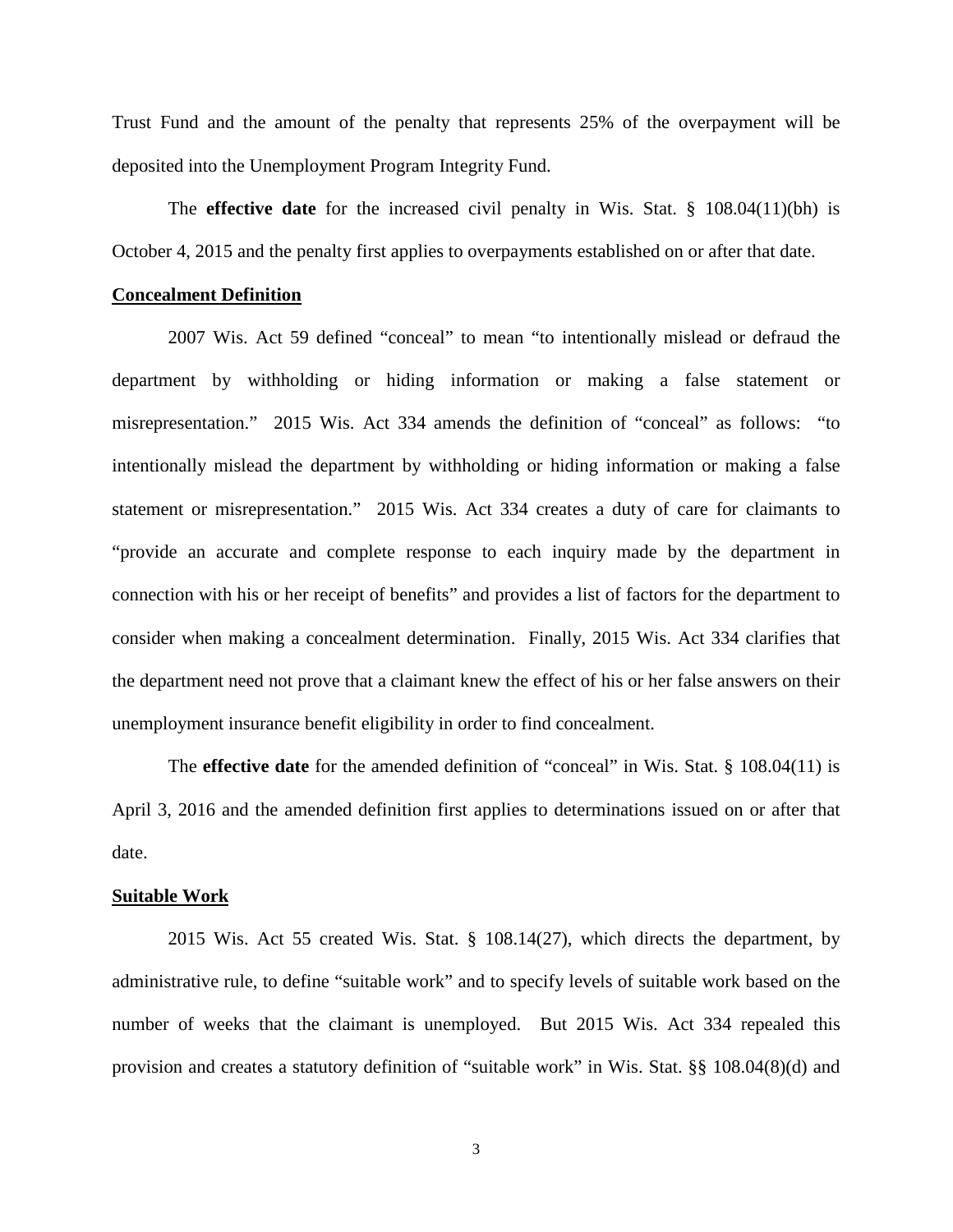(dm). During the six-week canvassing period, "suitable work" means work that is not at a lower grade of skill than one of the claimant's most recent jobs and that pays at least 75% of what the claimant recently earned at one of the claimant's most recent jobs. This is a 5% reduction in wages from previous department policy. After the canvassing period, the statutory definition of "suitable work" is "any work that the employee is capable of performing, regardless of whether the employee has any relevant experience or training, that pays wages that are above the lowest quartile of wages for similar work in the labor market area in which the work is located, as determined by the department." This codifies previous department policy.

2015 Wis. Act 334 provides that claimants have "good cause" for refusing to accept suitable work if the refusal is related to the claimant's personal safety, sincerely held religious beliefs, an unreasonable commuting distance, or another compelling reason that would have made accepting the offer unreasonable.

The **effective date** for the definitions of "suitable work" and "good cause" is May 1, 2016.

## **Social Security Disability Insurance Disqualification**

2013 Wis. Act 36 created a disqualification for unemployment insurance benefit claimants who concurrently receive Social Security Disability payments in Wis. Stat. § 108.04(12)(f). 2015 Wis. Act 334 clarifies that an unemployment insurance claimant who receives a monthly SSDI payment is disqualified from receiving unemployment insurance benefits for each week of that month.

The **effective date** for the amendment to the SSDI disqualification is retroactive to January 5, 2014.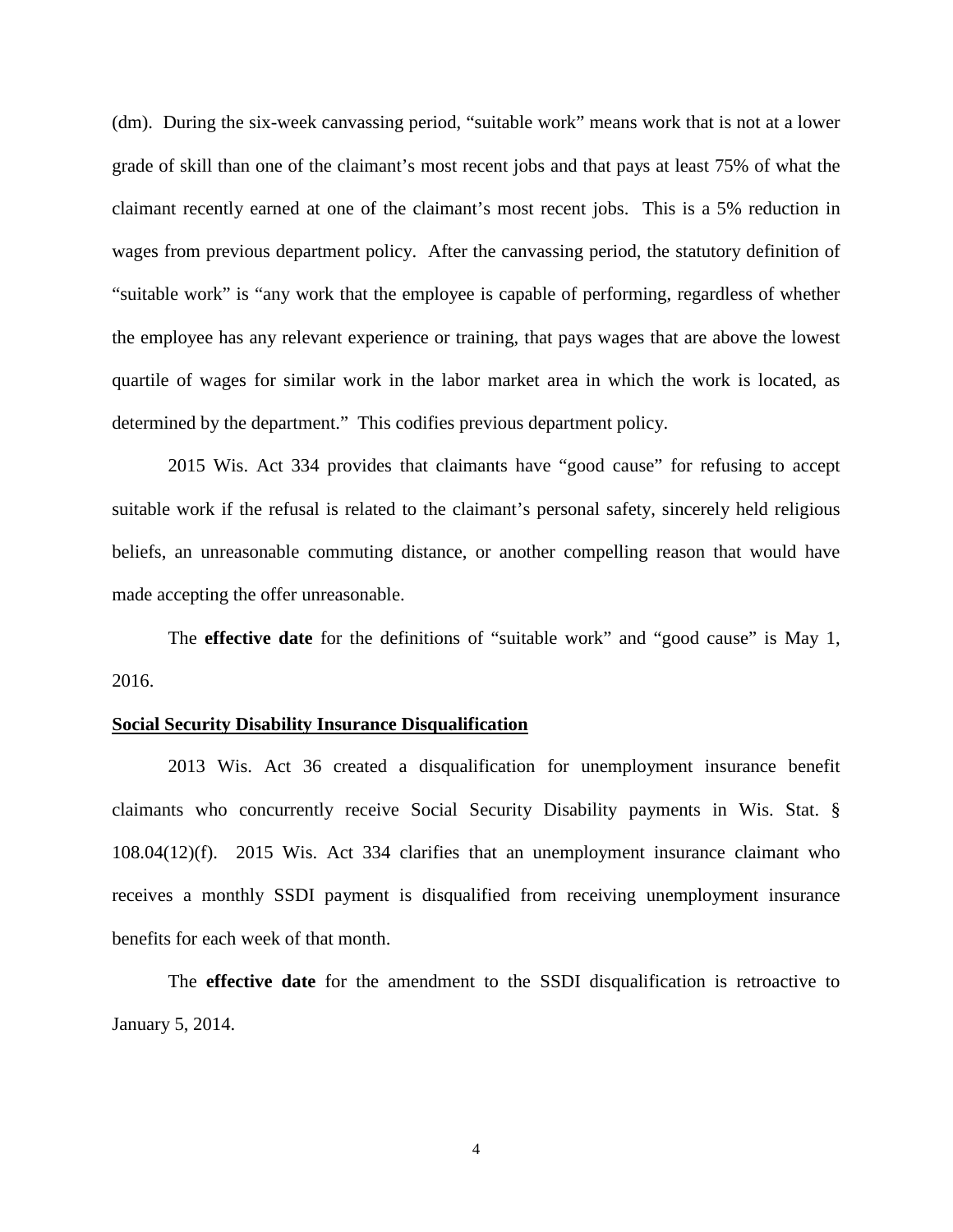#### **Worker's Compensation Disqualification**

Current law, Wis. Stat. § 108.04(12)(e), provides that an individual who receives a temporary total disability worker's compensation payment for any week is disqualified from receiving unemployment insurance benefits for the same week. Current law also provides that worker's compensation payments for temporary total disability or temporary partial disability that are paid for part of a week are treated as wages for the purposes of calculating a claimant's benefit payment. 2015 Wis. Act 334 adds permanent total disability worker's compensation payments as a type of disqualifying payment.

The **effective date** for the amendment to the worker's compensation disqualification is May 1, 2016.

### **Real Estate Agent Exclusion**

Prior law, Wis. Stat. §  $108.02(15)(k)7$ ., excluded from the definition of "employment" services performed by an individual as a real estate agent if the services are "performed for remuneration solely by way of commission." 2015 Wis. Act 258 amends the real estate agent exclusion to more closely match the federal real estate agent exclusion. The amended exclusion excludes the services of a real estate "licensee" if 75% or more of the worker's remuneration is directly related to sales or other output, including the performance of services, rather than to the number of hours worked. Additionally, in order to qualify for the amended exclusion, the individual must perform the services under a written contract that provides that the individual will not be treated as an employee with respect to the services for federal tax purposes.

The **effective date** for the amendment to the real estate exclusion is October 1, 2016.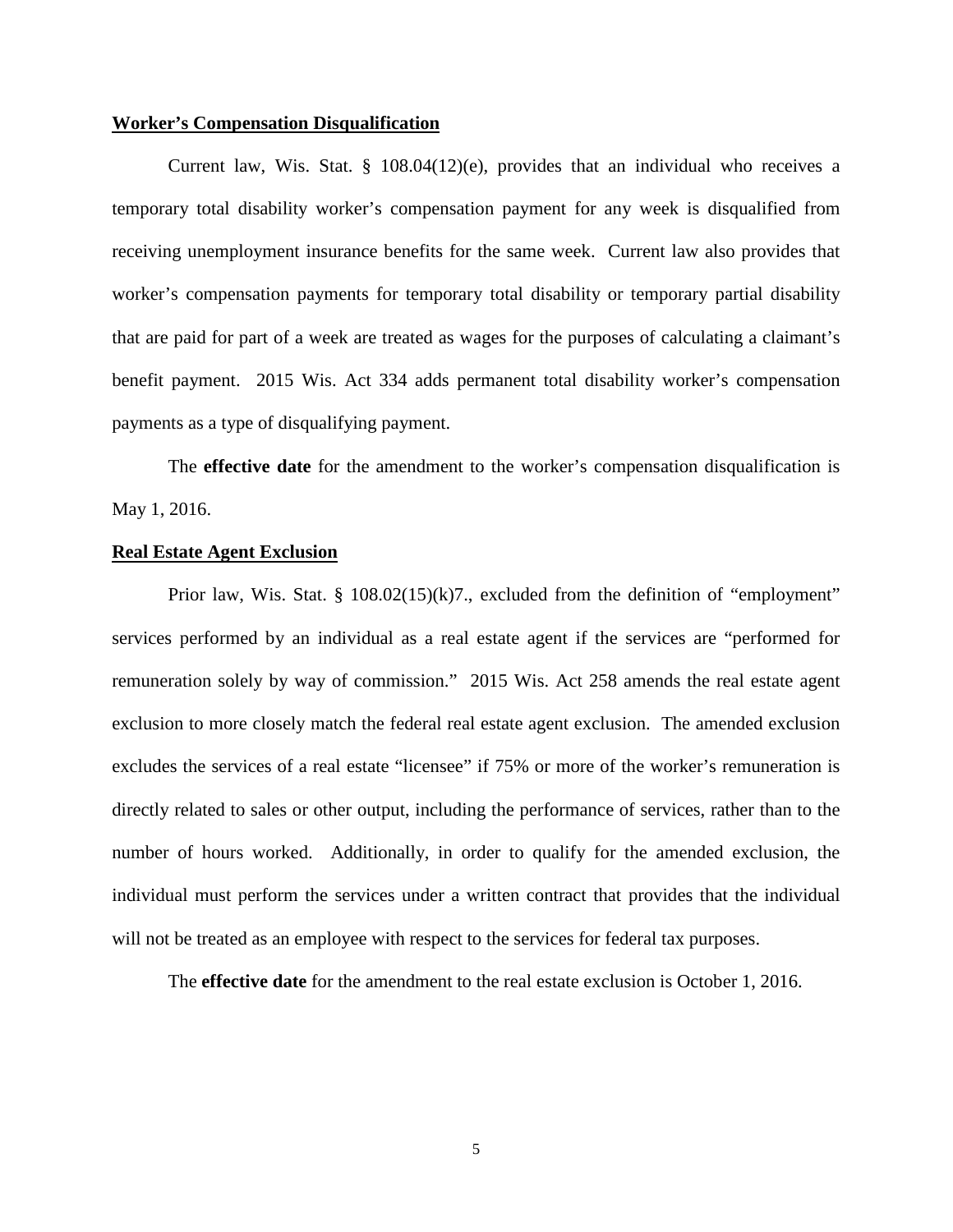#### **Work Share Benefit Formula**

2013 Wis. Act 11 created the work share law, Wis. Stat. § 108.062, which is also known as short-time compensation. Employers with work share programs reduce their employees' hours but employees retain their retirement and health insurance benefits and receive unemployment insurance benefits. Under the old law, employees in a work share program were eligible for unemployment benefits in the amount of the proportionate reduction in hours worked multiplied by the employee's weekly benefit rate or the amount of benefits calculated under the partial wage formula, whichever is greater.

2015 Wis. Act 86 repealed Wis. Stat. § 108.062(7), so employees in a work share program are only eligible for unemployment benefits under the work share benefit formula, not the partial wage formula.

The **effective date** for the amendment to the work share law is December 27, 2015, for work share plans approved on or after that date.

#### **Work Search and Work Registration (Administrative Rule Change)**

From 2004 until June 14, 2015, the department, by administrative rule, waived a claimant's work search requirement if certain circumstances applied. Before June 14, 2015, if the claimant was laid off but there was a "reasonable expectation of reemployment of the claimant by that employer," the work search requirement was waived under Wis. Admin. Code § DWD 127.02(2).

As of June 14, 2015, Wisconsin's administrative rule provides for a work search waiver if the claimant "is currently laid off from employment with an employer but there is a reasonable expectation that the claimant will be returning to employment within a period of 8 weeks, which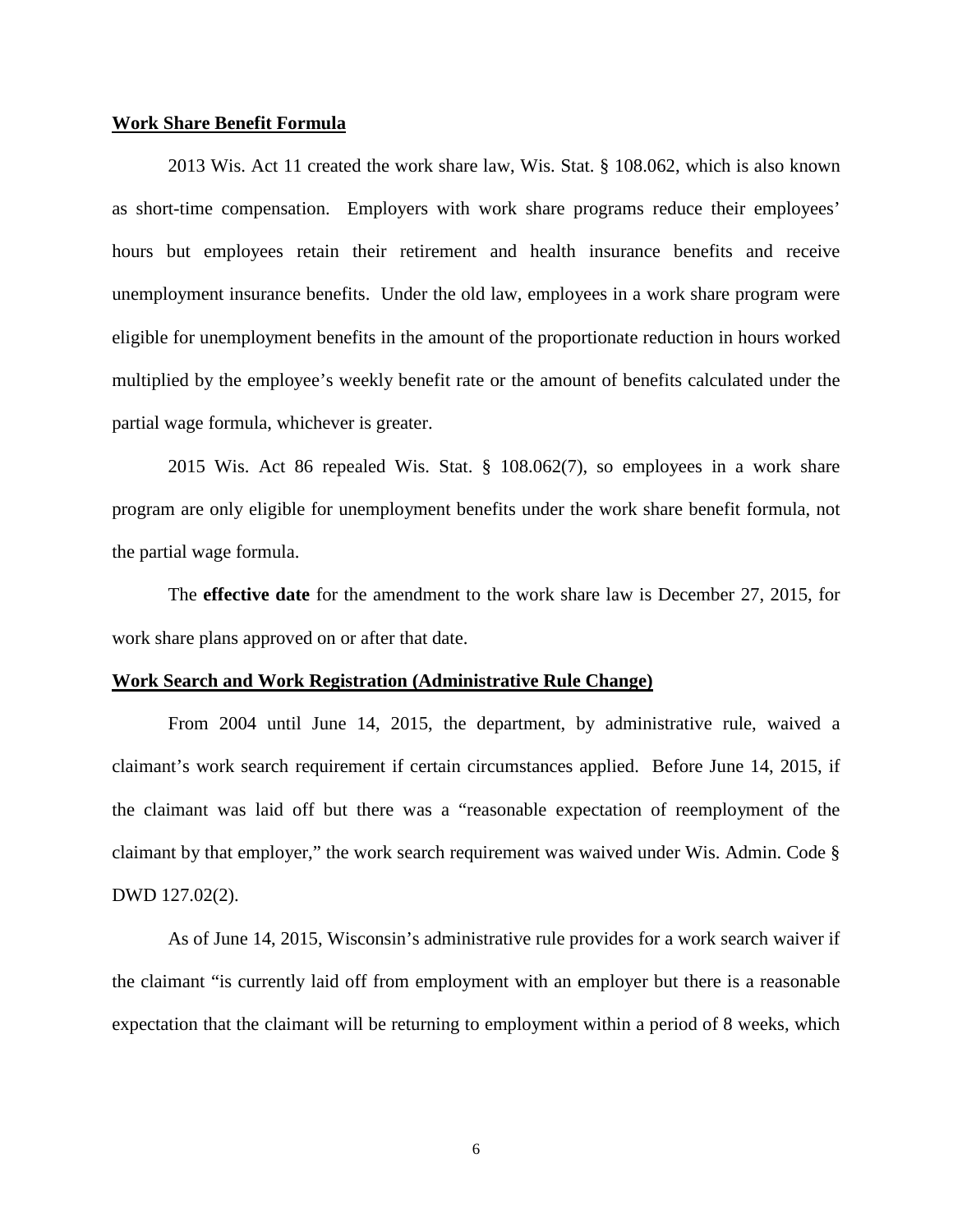may be extended an additional 4 weeks but may not exceed a total of 12 weeks." The rule change also provides an equivalent waiver for work registration.

# **Tax Changes**

#### **Administrative and Criminal Penalties for Intentional Misclassification**

2015 Wis. Act 334 creates a **new administrative penalty** in Wis. Stat. § 108.221(1) for construction employers who knowingly and intentionally misclassify workers as independent contractors. The penalty is \$500 per employee intentionally misclassified with a maximum penalty of \$7,500 per employer per incident. The penalty proceeds will be deposited into the Unemployment Program Integrity Fund.

The **effective date** for the worker misclassification administrative penalty is October 2, 2016, for violations committed on or after that date.

Current law, Wis. Stat. § 108.24(2m), provides for a criminal fine of \$25,000 for construction employers who willfully misclassify workers. 2015 Wis. Act 334 amends that law and provides for a criminal fine against construction employers that knowingly and intentionally provide false information in order to misclassify workers after being assessed a civil misclassification penalty under Wis. Stat. § 108.221(1). Under the new law, the department must assess the civil penalty before the employer can be charged for the criminal fine. The criminal fine is \$1,000 per employee misclassified with a maximum fine of \$25,000 per employer per incident.

The **effective date** for the amended **worker misclassification criminal fine** is October 2, 2016, for violations committed on or after that date.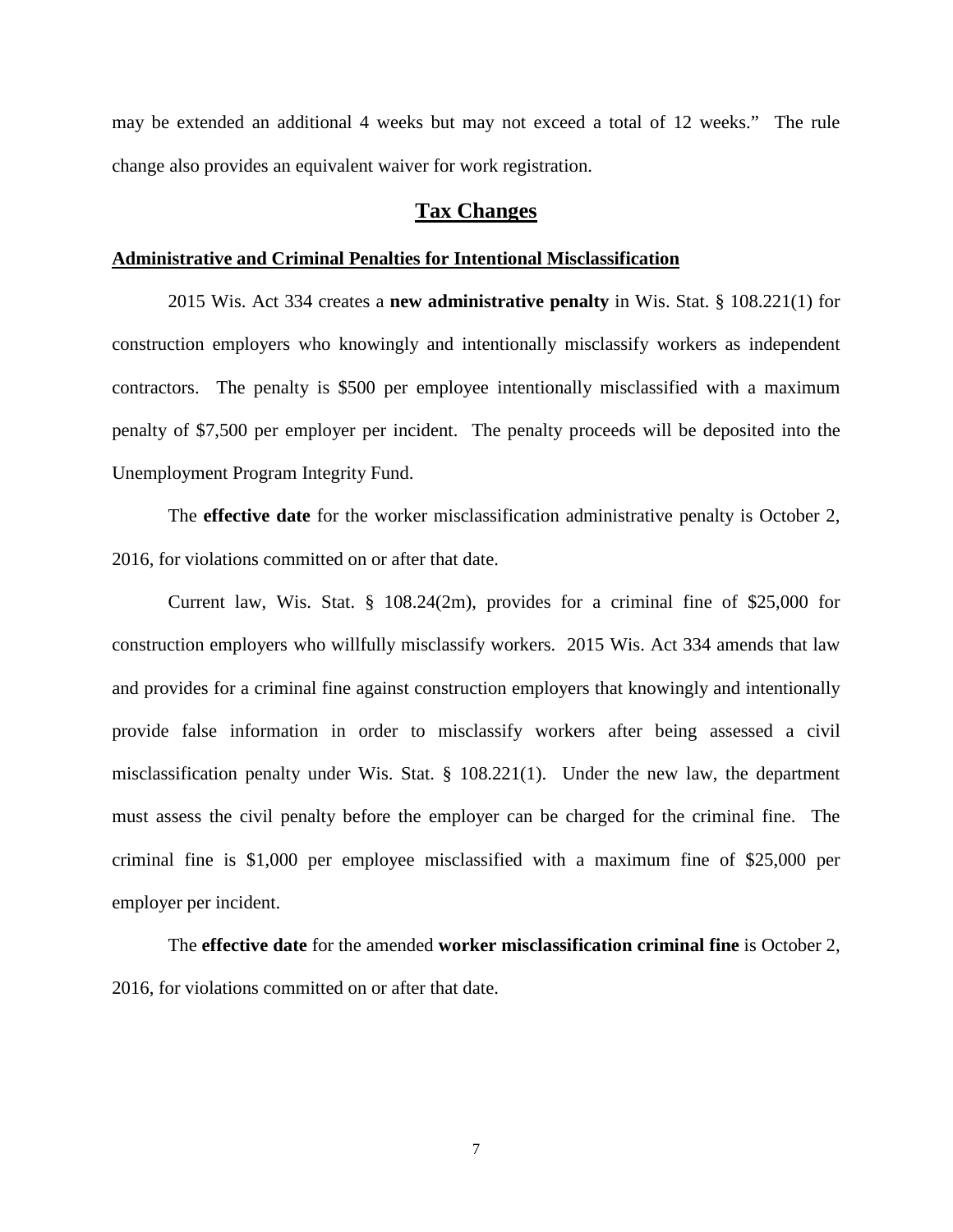## **Administrative Penalty for Coercion**

2015 Wis. Act 334 creates a new administrative penalty in Wis. Stat. § 108.221(2) for construction employers who coerce individuals to adopt independent contractor status. The penalty is \$1,000 per employee coerced with a maximum penalty of \$10,000 per employer per year. The penalty proceeds will be deposited into the program integrity account.

The **effective date** for the coercion penalty is October 2, 2016, for violations committed on that date.

#### **Recovery of Tax Debts under the Treasury Offset Program**

2009 Wis. Act 287 created Wis. Stat. § 108.22(8)(b)1.d., which permits the department to recover unemployment insurance overpayment debts that resulted from fraud by intercepting claimants' federal income tax refunds. 2015 Wis. Act 86 creates Wis. Stat. § 108.22(1r), which permits the department to intercept federal income tax refunds in order to recover tax debts from employers and personally liable individuals.

The **effective date** for the statute that permits intercepting federal income tax refunds in order to recover tax debts is November 15, 2015.

## **Personal Liability Assessments for LLP Partners**

Under current law, Wis. Stat. § 108.22(9), permits the department to hold officers, members or managers with at least 20% ownership interest of a corporation or LLC personally liable for unpaid UI contributions. 2015 Wis. Act 334 adds partners and other responsible persons to the list of those who may be held personally liable if they have at least a 20% ownership interest in the employer.

The **effective date** for the amendment to the personal liability law is April 3, 2016, for determinations issued on or after that date.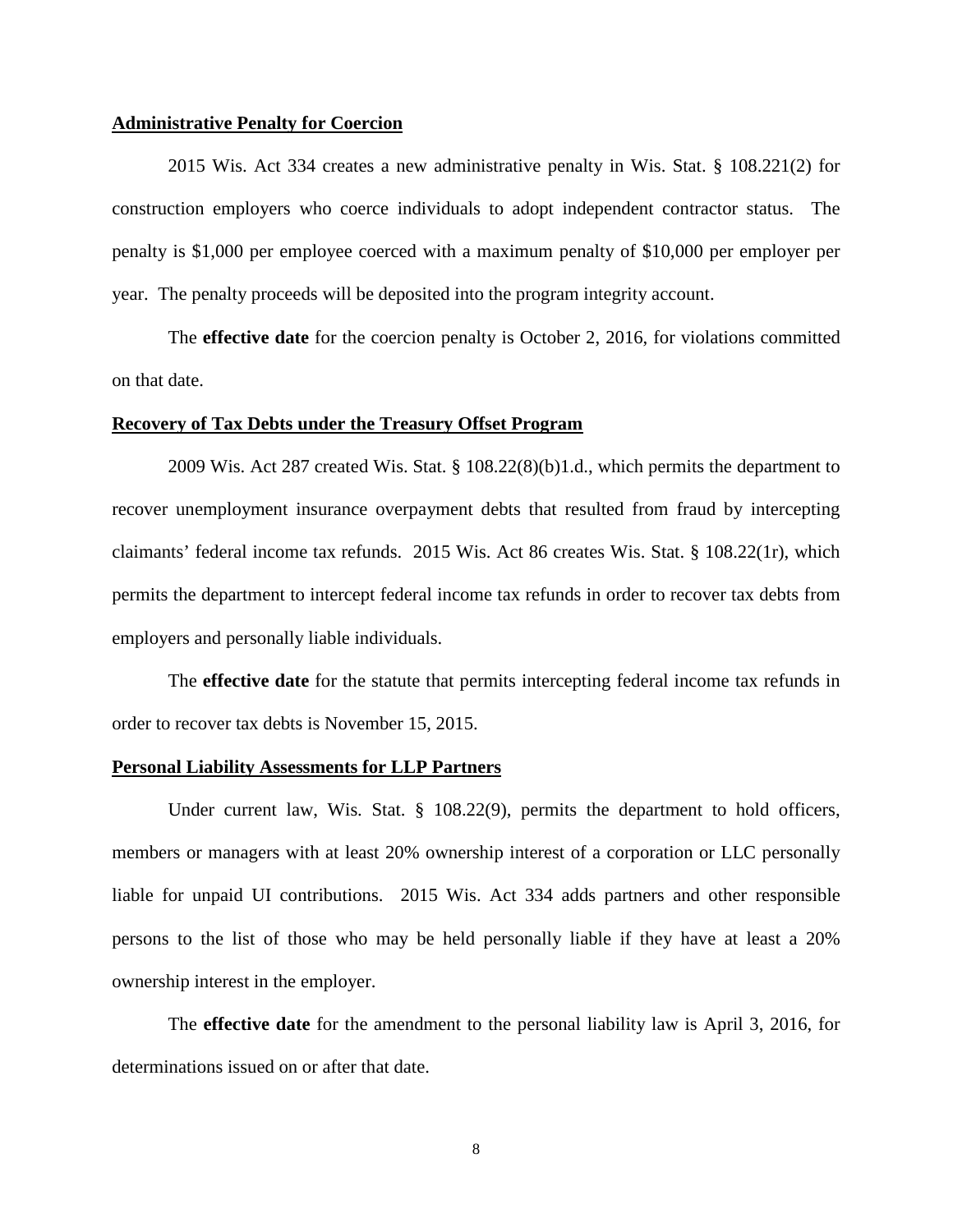## **Reimbursable Employer ID Theft Charging**

Under current law, reimbursable employer accounts (public employers, nonprofits and tribes) are charged for benefits erroneously paid due to identity theft fraud unless the department recovers the overpayments from the identity thief. For contribution employers, identity theft charges are credited to the employer's account and the charges are transferred to the balancing account. 2015 Wis. Act 334 creates Wis. Stat. § 108.155, which sets aside \$2 million in the balancing account for accounting purposes in order to credit reimbursable employer charges due to identity theft. Each year, the department will determine the amount of interest accrued on the funds set aside and the total charges for identity theft against reimbursable employer accounts. When there is only \$100,000 remaining, all reimbursable employers will be assessed for identity theft charges. The department will report to the Unemployment Insurance Advisory Council annually on the set aside amount remaining.

The **effective date** for the reimbursable employer identity theft charging law is October 2, 2016.

## **Program Integrity Assessment**

The department previously assessed contribution employers a 0.01% administrative assessment in order to fund information technology modernization projects. That assessment resulted in no additional tax because there was a corresponding reduction in employers' solvency tax. 2015 Wis. Act 334 creates a new program integrity assessment under Wis. Stat. § 108.19(1f) that assesses contribution employers a 0.01% assessment with a corresponding reduction in the solvency tax.The proceeds of this assessment will be deposited into the Unemployment Program Integrity Fund. The new law requires the department's Secretary to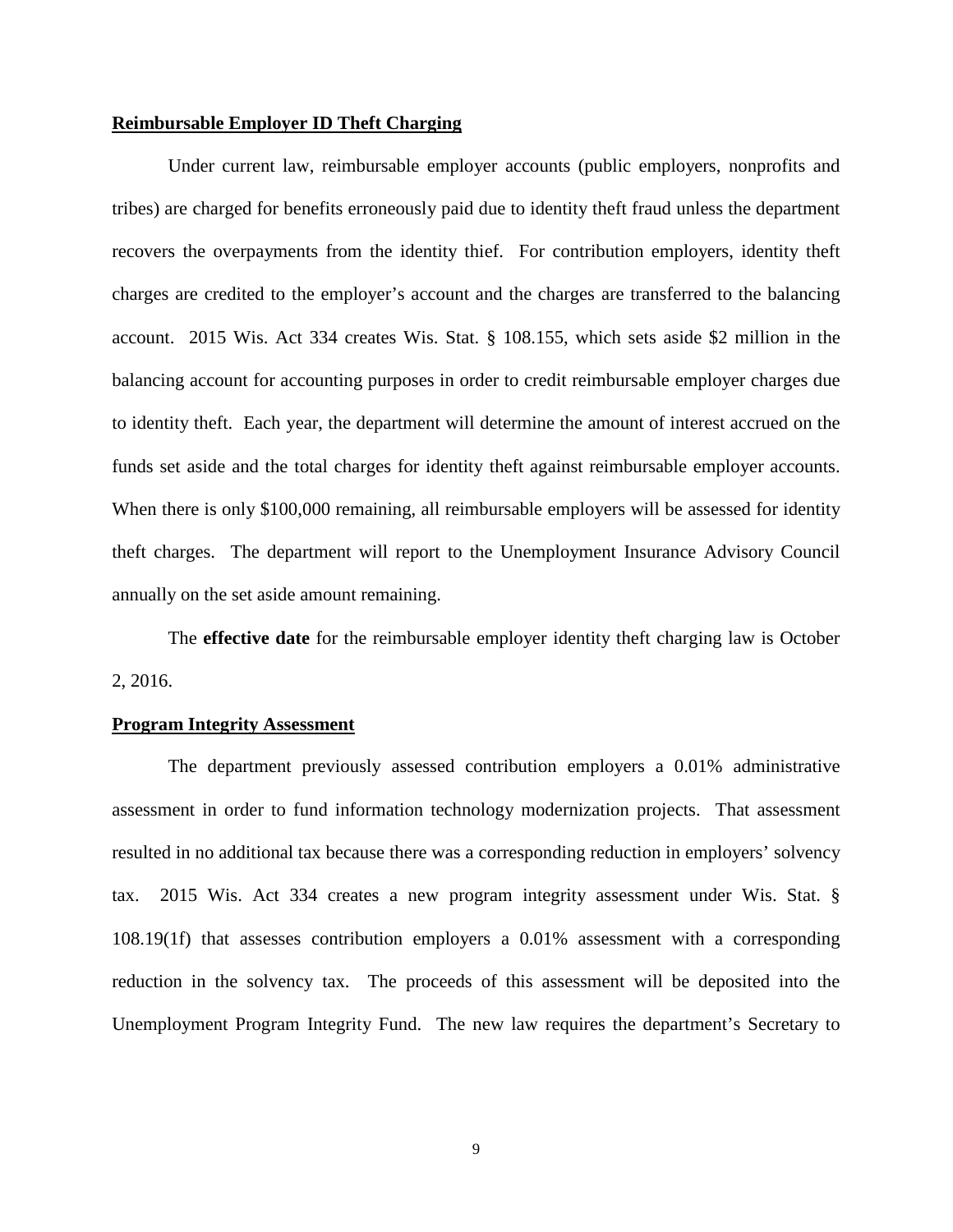consider the balance in the trust fund and to consult with the Unemployment Insurance Advisory Council before the department may levy the assessment.

The **effective date** for the program integrity assessment is April 3, 2016.

#### **Franchisor Exclusion**

Current law, Wis. Stat. § 108.065(1e), provides the framework for determining which employing unit is the employer of an employee if more than one employing unit has an employment relationship with the employee. 2015 Wis. Act 203 adds a new exclusion for franchisors. First, the department applies the current law for determination of employer. Second, if the department determines that a franchisor is the employer of a franchisee or the franchisee's employees, the department applies the new Wis. Stat. § 108.065(4).

New Wis. Stat. § 108.065(4) provides that a franchisor is not an employer of a franchisee or a franchisee's employees unless the franchisor agrees in writing to be the employer or the franchisor "exercised a type or degree of control over the franchisee or the franchisee's employees that is not customarily exercised by a franchisor for the purpose of protecting the franchisor's trademarks and brand." If, after applying subsection (4), the department determines that the franchisor is not the employer, the franchisee is the employer of the employee.

The **effective date** for the franchisor exclusion is March 3, 2016, for work performed on or after that date.

#### **Technical Changes**

#### **Appeals Modernization**

2015 Wis. Act 334 allows the department to deliver hearing notices and decisions by electronic means. It also permits an appeal tribunal to issue a decision regarding a party's failure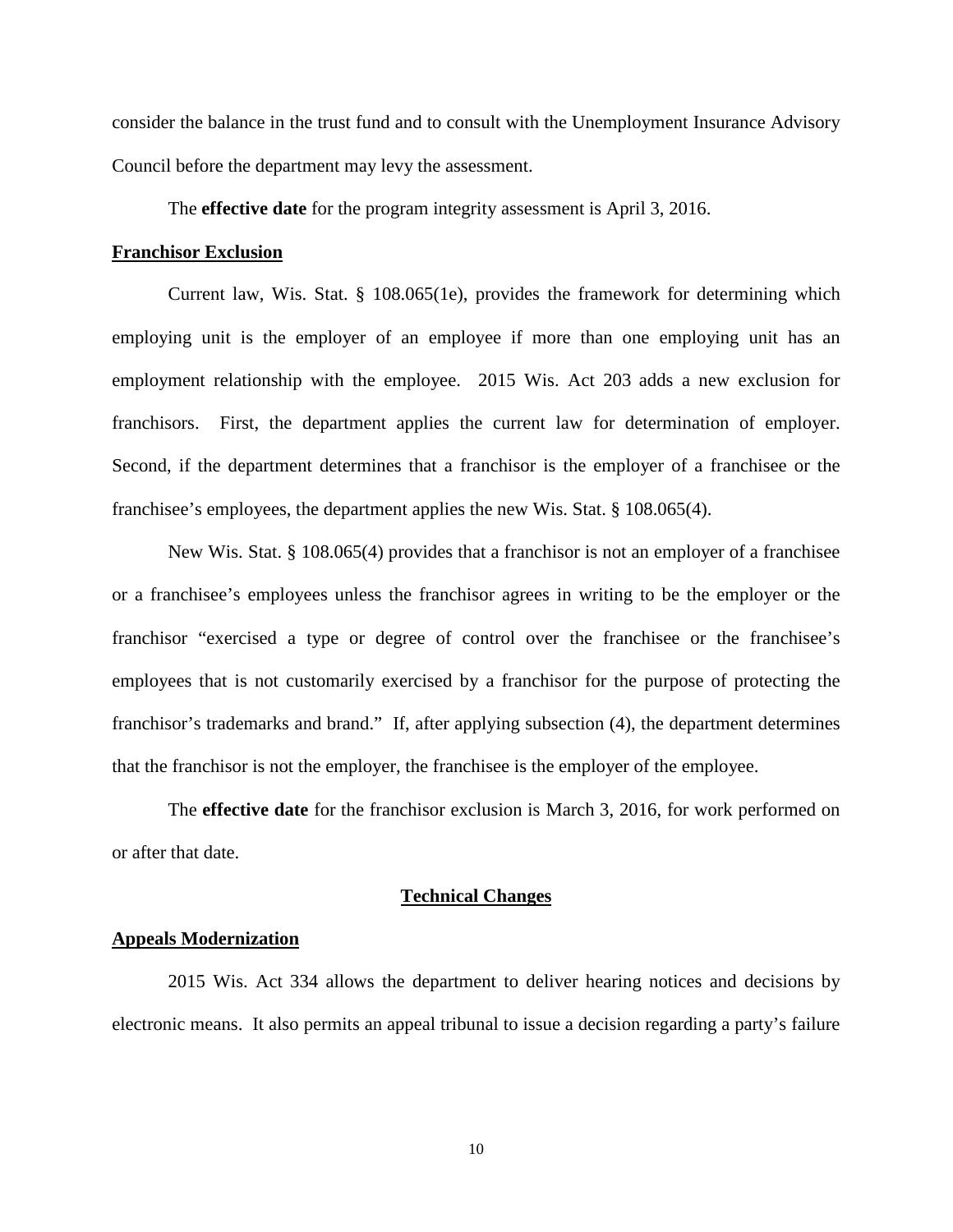to appear at a hearing based on the parties' written submissions instead of holding a formal hearing on that issue.

The **effective date** for the appeals modernization provisions in Wis. Stat. § 108.09 is April 3, 2016.

#### **Judicial Review**

Currently, the statute that provides the procedures for appeal of LIRC decisions in unemployment insurance cases to circuit court is contained in Wis. Stat. § 102.23, which is in the worker's compensation law. 2015 Wis. Act 334 amends Wis. Stat. § 108.09(7) to incorporate the judicial review process for unemployment insurance cases into the unemployment insurance law. 2015 Wis. Act 334 also modifies certain appellate procedures, including: the department is not required to exhaust its administrative remedies before filing an action for judicial review, that the department is a party to judicial review actions of benefit issues, and LIRC must transmit the appeal record to circuit court within 60 days. Also, the action must be filed in the county where the plaintiff resides. If the department is the plaintiff, the action should be filed in the county where a defendant that is not LIRC resides.

The **effective date** for the judicial review provisions is August 1, 2016, for circuit court actions filed on or after that date.

#### **Able and Available Decisions**

Currently, the department issues one determination regarding a claimant's job separation, availability for work and ability to work. 2015 Wis. Act 334 amends certain statutes so that the department will issue two separate determinations: one regarding the separation and one regarding the claimant's availability for work and the ability to work.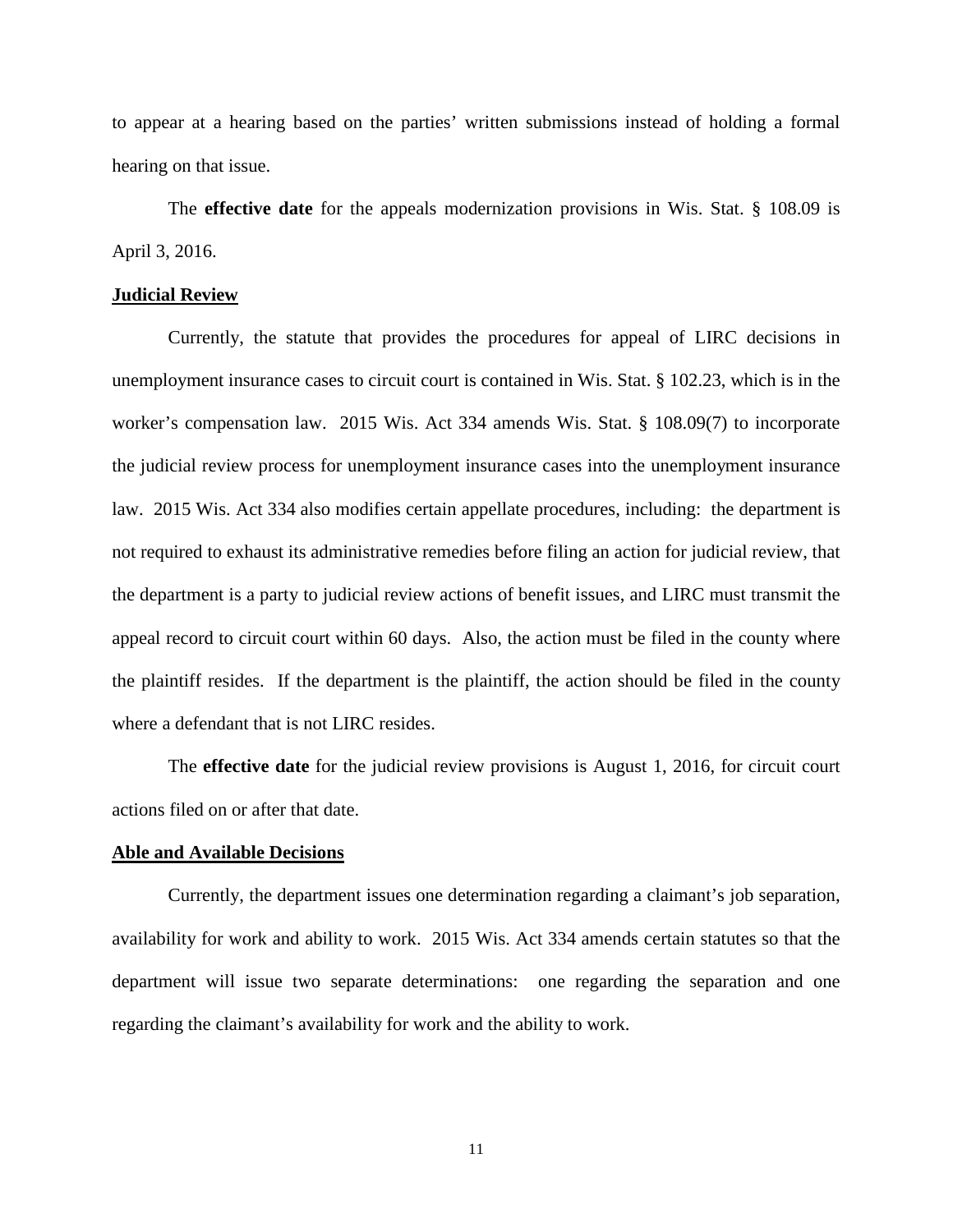The **effective date** for the able and available amendments is April 3, 2016, for determinations issued on or after that date.

## **Definition of "Employer" Regarding Fiscal Agents**

2015 Wis. Act 55 created a provision, Wis. Stat. § 46.272(7)(e), that permits fiscal agents to act on behalf of children who receive long-term community support services. This new law is similar to existing laws related to fiscal agents acting on behalf of elderly individuals who receive long-term community support services. Under existing law, Wis. Stat. § 108.02(13)(k), the definition of "employer" in the unemployment insurance law excludes fiscal agents for certain individuals who receive long-term support services. 2015 Wis. Act 334 amends the definition of "employer" to also exclude fiscal agents acting on behalf of children receiving longterm support services.

The **effective date** for the amendment to the definition of "employer" is April 3, 2016.

### **Transfer of SAFI Funds**

Under current law, Wis. Stat. § 108.19(1m), employers paid special assessments for interest ("SAFIs") in order to pay the interest on the money borrowed from the federal government for the Trust Fund during the recession. 2015 Wis. Act 334 permits the department to transfer SAFI funds that exist after the repayment of the interest on the federal loans to the balancing account, the Unemployment Program Integrity Fund or both.

The **effective date** for the law permitting the transfer of SAFI funds is April 3, 2016.

## **Repeal of Unemployment Program Integrity Fund Sunset**

Under current law, the Unemployment Program Integrity Fund is scheduled to sunset (expire) on January 1, 2034. 2015 Wis. Act 334 provides that the sunset of the program integrity